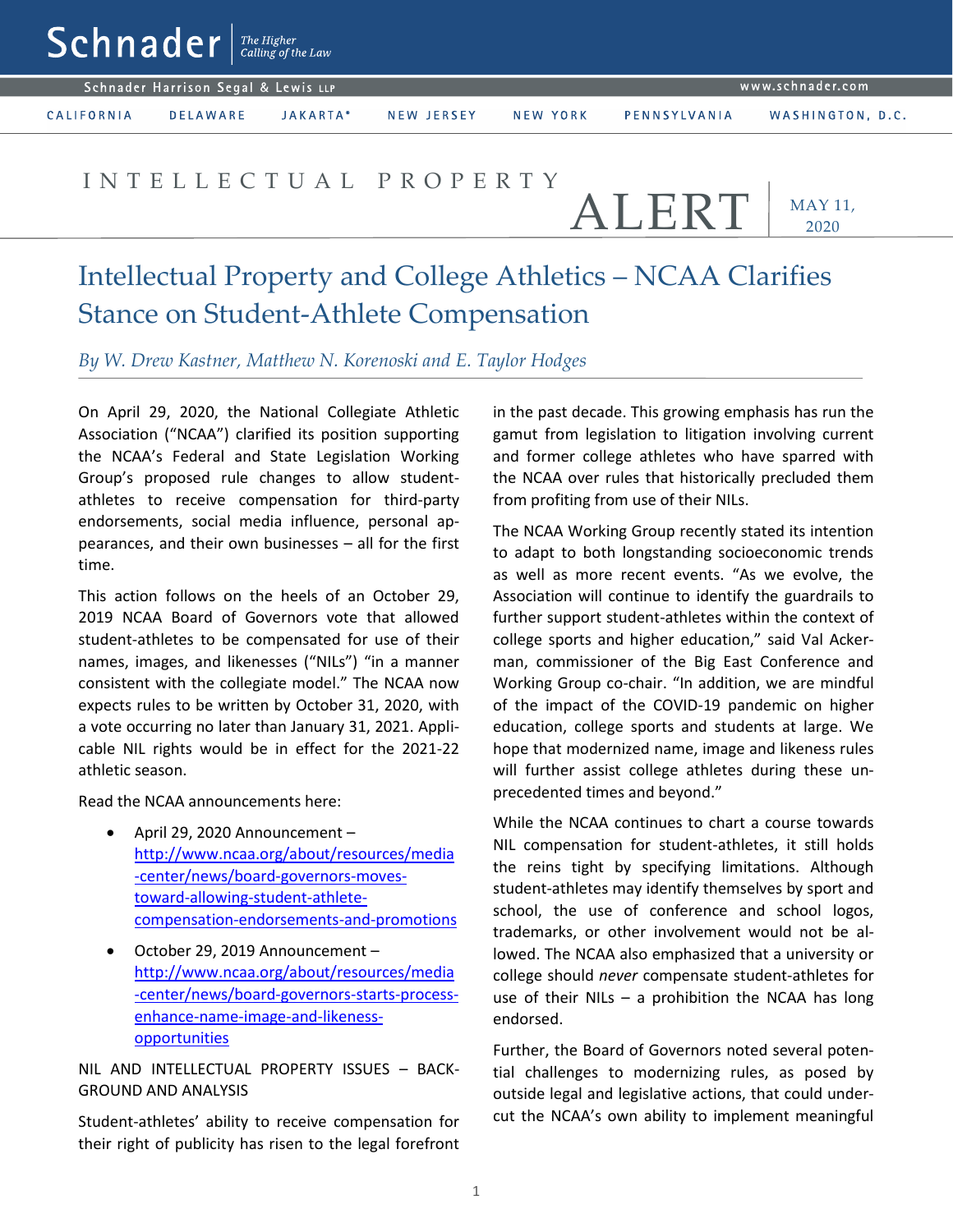changes. Specifically, the NCAA will seek to engage the U.S. Congress to enact measures that include:

- Ensuring federal preemption over state NIL laws.
- Establishing a "safe harbor" exemption protecting the NCAA against future lawsuits filed for NIL rules.
- Safeguarding the nonemployment status of student-athletes.
- Maintaining the distinction between college athletes and professional athletes.
- Upholding the NCAA's core values, including diversity, inclusion, and gender equity.

One issue in particular warrants further explanation. The NCAA plans to engage Congress to create federal NIL legislation to preempt state laws that have already been passed, no doubt including a California law passed in September of 2019, a Colorado law passed in March of 2020, as well as other similar bills proposed in the state legislatures of New York, Florida, Washington, and Illinois, not to mention numerous others. In particular, when the California and Colorado laws go into effect in 2023, they will allow studentathletes to be compensated for use of their NILs and would make it illegal for universities and the NCAA to punish students who elect to do so.

The NCAA's goal of ensuring federal preemption over state NIL laws likely stems, in part, from the desire to prevent a patchwork of state laws that could conflict with one another and thereby give certain schools advantages over others, such as enabling studentathletes in one state to profit from use of their NILs but denying that same privilege for student-athletes in other states.

## PRACTICAL TAKEAWAYS

In light of recent NCAA announcements and the seemingly inevitable result that student-athletes will achieve the ability to be compensated in some way for NIL usage – whether stemming from NCAA regulations, state law, or federal law – colleges and universities should review their internal policies and prepare for a new age of student-athlete rights. Universities in

California and beyond, as well as businesses utilizing student-athletes' NILs for their products, will face the need to honor these new rights and work with student-athletes on compensation and related intellectual property issues.

As recommended in our previous Client Alert from November of 2019, universities should consider taking action to prepare for these changes. Now may be a good time to assess existing policies and compliance systems and identify steps needed to conform to expected mandates for intellectual property and publicity rights as they intersect with student-athlete compensation. For example, colleges and universities should consider strengthening their policies to ensure student-athletes who eventually profit from their own NILs do not do so through use of the trademarks of the school and its teams. In addition, schools should consider reviewing endorsements by student-athletes to confirm that they do not mistakenly project an endorsement by the school itself. In light of these and other concerns, colleges and universities may want to take steps to increase their resources and ability to monitor and respond to these activities.

Stay tuned as we continue to examine announcements and updates from the NCAA and the legislative bodies.

 See Schnader's November 2019 Client Alert "Intellectual Property and College Athletes – New Directions by NCAA about Compensation" – [https://www.schnader.com/blog/intellectual](https://www.schnader.com/blog/intellectual-property-and-college-athletes-new-directions-by-ncaa-about-compensation/)[property-and-college-athletes-new-directions-by](https://www.schnader.com/blog/intellectual-property-and-college-athletes-new-directions-by-ncaa-about-compensation/)[ncaa-about-compensation/.](https://www.schnader.com/blog/intellectual-property-and-college-athletes-new-directions-by-ncaa-about-compensation/)

*This summary of legal issues is published for informational purposes only. It does not dispense legal advice or create an attorney-client relationship with those who read it. Readers should obtain professional legal advice before taking any legal action.*

*For more information about Schnader's Intellectual Property Practice Group or to speak with a member of the firm, please contact:*